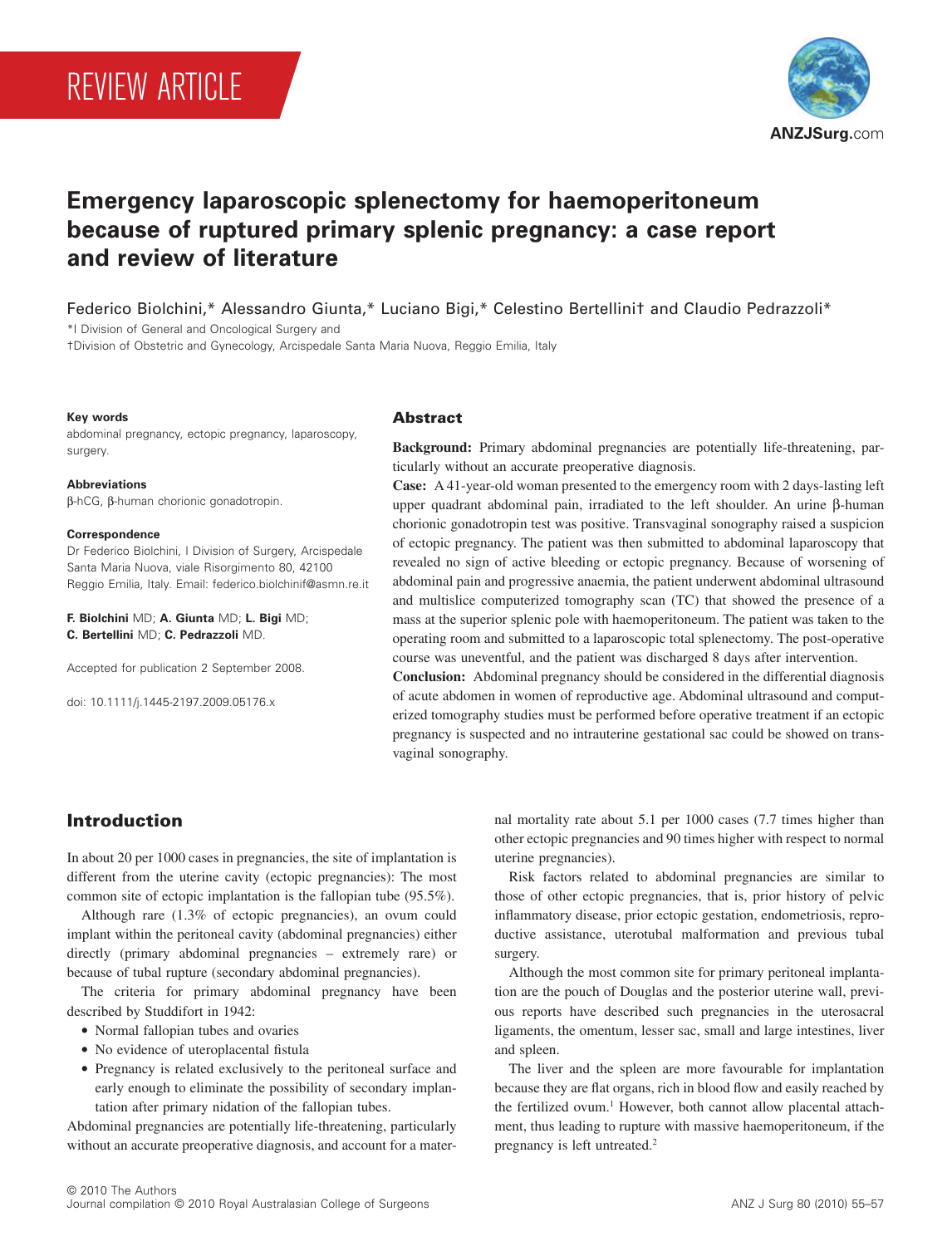Splenic pregnancies tend to present earlier than other abdominal pregnancies, presenting with haemoperitoneum occurring at 6–8 weeks gestation, when the size of splenic gestation exceeds  $2-3.5$  cm in average.<sup>3</sup>

# **Case**

A 41-year-old woman, gravida 3, spontaneous aborta 1, presented to the emergency room with 2 days-lasting left upper quadrant abdominal pain, irradiated to the left shoulder with deep inspiration. The patient had a history of regular menses, and, at the time of admission, she was expecting her menstrual period. An urine  $\beta$ -human chorionic gonadotropin (β-hCG) test was positive. Physical examination was negative, in particular, revealed no abdominal tenderness or rigidity: Abdominal pain was present only at deep palpation on left upper quadrant. The gynaecological examination showed a normal cervix and no uterus or adnexa tenderness; Douglas' pouch digital examination evoked acute pain.

Transvaginal sonography revealed a normal-size uterus with a thickened endometrium without individuable gestational sac; at the level of the left tube, an image suspected for ectopic pregnancy was detected, together with a discrete amount of fluid (1.97 in.) in the pouch of Douglas.

Quantitative assay of  $\beta$ -hCG was 8.980 U/L.

The patient was then admitted to the department of obstetric and gynaecology in our hospital and submitted to abdominal laparoscopy that showed, after aspiration of a discrete pelvic blood collection (350 cc), normal uterus and adnexa with no sign of active bleeding or ectopic pregnancy; the right ovary was normal and a corpus luteum was removed from the left ovary.

Uterine dilatation and curettage was performed, but the subsequent histopathological examination did not reveal any evidence of chorionic villi or trophoblasts.

Because of worsening of abdominal pain and progressive anaemia (up to haemoglobin 8.5 mg/dL), the patient underwent abdominal ultrasound examination that revealed a solid formation,  $23 \times 17$  mm in dimension, with mixed echogenicity, localized at the superior splenic pole in a subcapsular position (Fig. 1).

A multislice contrast-enhanced TC examination was then performed. It confirmed the presence of a well-defined heterogeneous hypervascular mass at the superior splenic pole, protruding from the normal splenic contour, with a consistent amount of fluid within the peritoneal cavity (Fig. 2).

The patient was admitted to the department of surgery in our hospital and was taken to the operating room.

A laparoscopic intervention was decided and pneumoperitoneum was made with open technique; three 10-cm trocars were used, disposed under the costal arch (on anterior, medium and posterior axillary line); the patient was posed supine with 30° right side rotation.

About 800 mL of blood and blood clots were found in the abdominal cavity; the spleen was actively bleeding through a capsular dissection on the superior pole (Fig. 3).

A laparoscopic total splenectomy was performed.



Fig. 1. Abdominal ultrasound (US), mass at the superior splenic pole.



**Fig. 2.** Computerized tomography scan, heterogeneous hypervascular mass at the superior splenic pole.



Fig. 3. Laparoscopic view, haemorrhagic lesion at the superior splenic pole.

Splenic dissection was conducted using electrocoagulation and harmonic scalpel. Polar vessels were ligated using standard 5-mm titanium clips, while splenic hilum was sectioned with a linear stapler. The spleen was then inserted on an endobag and removed through the optical site, after fragmentation.